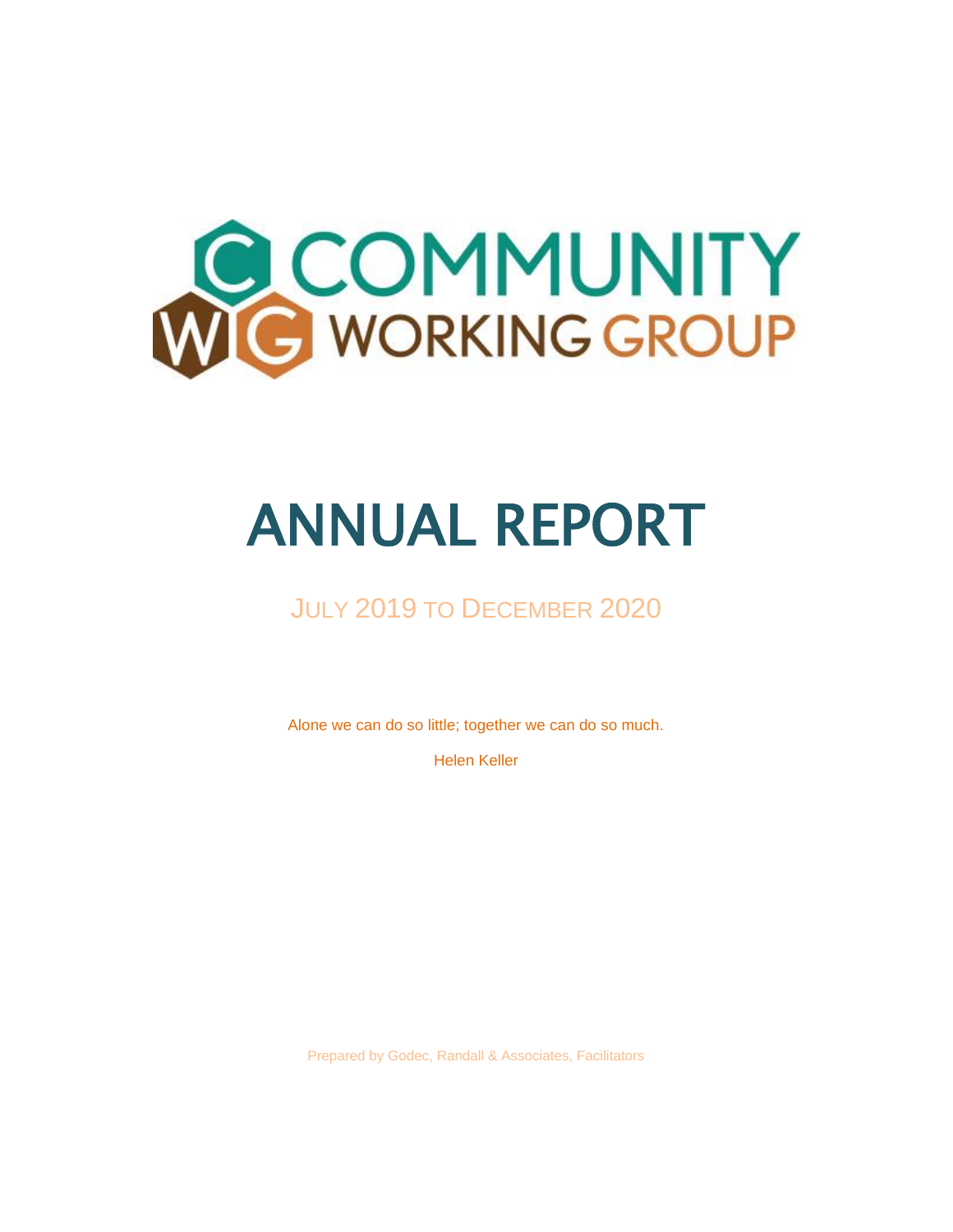#### CWG Annual Report December 2020

This report is being prepared at the end of the calendar year instead of mid-year as has previously been the case.

### **Purpose of the Community Working Group**

The Superior Community Working Group (CWG) provides a forum for stakeholder involvement, communication, discussion, consensus, and planning for the proposed Resolution Copper Project in Superior, Arizona. The group was formed to help resolve issues surrounding the proposed Resolution Copper (RC) mining project. The group works to communicate and represent the concerns of the Superior and greater Copper Corridor area regarding this significant project and its potential effects on the community. While the meetings of the group are financially supported by RC, the group operates independently of the company and is managed by a neutral thirdparty facilitator.

The CWG is designed as a process to inform decisions that incorporate the interests and concerns of the greater Superior region and all affected stakeholders. The intent of the CWG is to invite a broad range of community interests to participate in dialogue and fact-finding. The CWG meets regularly to explore topics of interest, review the status of issues and project components, develop and carry out work plans as desired, provide information to respective stakeholder groups, and provide guidance to RC.

## **Membership**

Membership in the CWG is open to any interested party or organization having an interest in the Resolution Copper Project, by invitation of the group. CWG members reflect the broad range of public interests within the Superior and Copper Corridor communities. As agreed by the group, membership does and may include local landowners, members of special interest groups, community service organizations, environmental conservation groups, business interests, educational institutions, community leaders, local elected officials, and others. Present CWG membership is shown below.

#### **Community Working Group Members 2019-20**

| <b>Member Organizations</b>              |  |  |  |
|------------------------------------------|--|--|--|
|                                          |  |  |  |
| <b>Arizona Trail Association</b>         |  |  |  |
| <b>Boyce Thompson Arboretum</b>          |  |  |  |
| Central Arizona College                  |  |  |  |
| City of Globe                            |  |  |  |
| Cobre Valley Regional Medical Center     |  |  |  |
| <b>Copper Community Alliance</b>         |  |  |  |
| Gila County                              |  |  |  |
| <b>Hewitt Station/Ranching Community</b> |  |  |  |
| Legends of Superior Trail (LOST)         |  |  |  |
| <b>Optimist Club of Superior</b>         |  |  |  |
| Queen Valley community                   |  |  |  |
| Queen Valley Fire Department             |  |  |  |
| Queen Valley Water District              |  |  |  |
| <b>Rebuild Superior</b>                  |  |  |  |
| San Carlos Apache community              |  |  |  |
| Superior area at-large                   |  |  |  |
| <b>Superior Historical Society</b>       |  |  |  |
| <b>Superior Chamber of Commerce</b>      |  |  |  |
| Superior Unified School District #15     |  |  |  |
| Top of the World community               |  |  |  |
| Town of Kearny                           |  |  |  |
| Town of Superior                         |  |  |  |
| Town of Winkelman                        |  |  |  |
| <b>United Superiorites</b>               |  |  |  |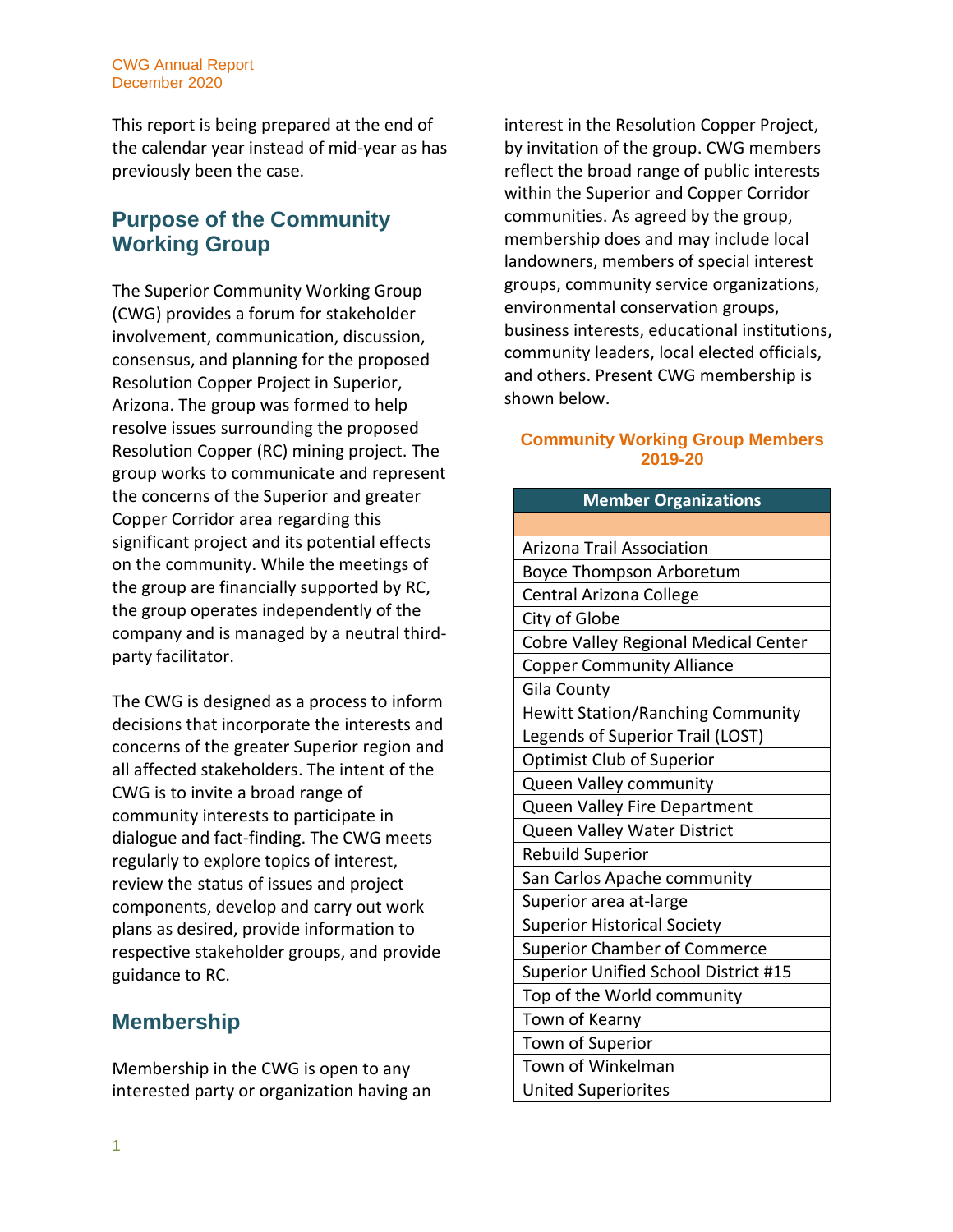#### CWG Annual Report December 2020

Past members include Retired Miners and Concerned Citizens, Queen Valley and Superior business representatives, Queen Valley Homeowners Association, Rotary Club of Superior, Superior Little League, and students from Superior Junior/Senior High School and Central Arizona College. The CWG continues to seek replacements for members who have left and to identify additional interested parties.

## **CWG Meetings**

The Superior Community Working Group generally meets on the second Wednesday of each month at 6:00pm. Until April 2020, meetings had been held at the Superior Chamber of Commerce, 165 E. Main Street. Due to the onset of the COVID-19 virus and associated public health risks, CWG meetings had to be moved to an online platform to avoid group gatherings. The Zoom meeting platform has, therefore, been used for CWG meetings through December 2020. Members hope to be able to gather in person again when the situation allows. The online meetings have been a challenge to attendance for some CWG members who do not have reliable internet service available to them. This approach has also been a constraint to public attendance of CWG meetings, which has always been a hallmark of the group.

News releases are issued in advance of each meeting. Meetings have taken place once or twice per month since June 25, 2013. To date, 96 meetings have been held, covering a wide range of topics in which the group has expressed interest. The CWG has participated in several field trips to examine various aspects of the mining project. Additionally, RC sought the guidance of the CWG in selecting a proposed site for the project tailings facility in 2013, which has been evaluated in the Tonto National Forest Environmental Impact Statement (EIS) for the mining project.



Highlights of meetings held during this year are given on the following table. Agendas, detailed meeting summaries and supporting documents, meeting presentations, and news items of interest are available on the CWG website:<http://superiorazcwg.org/>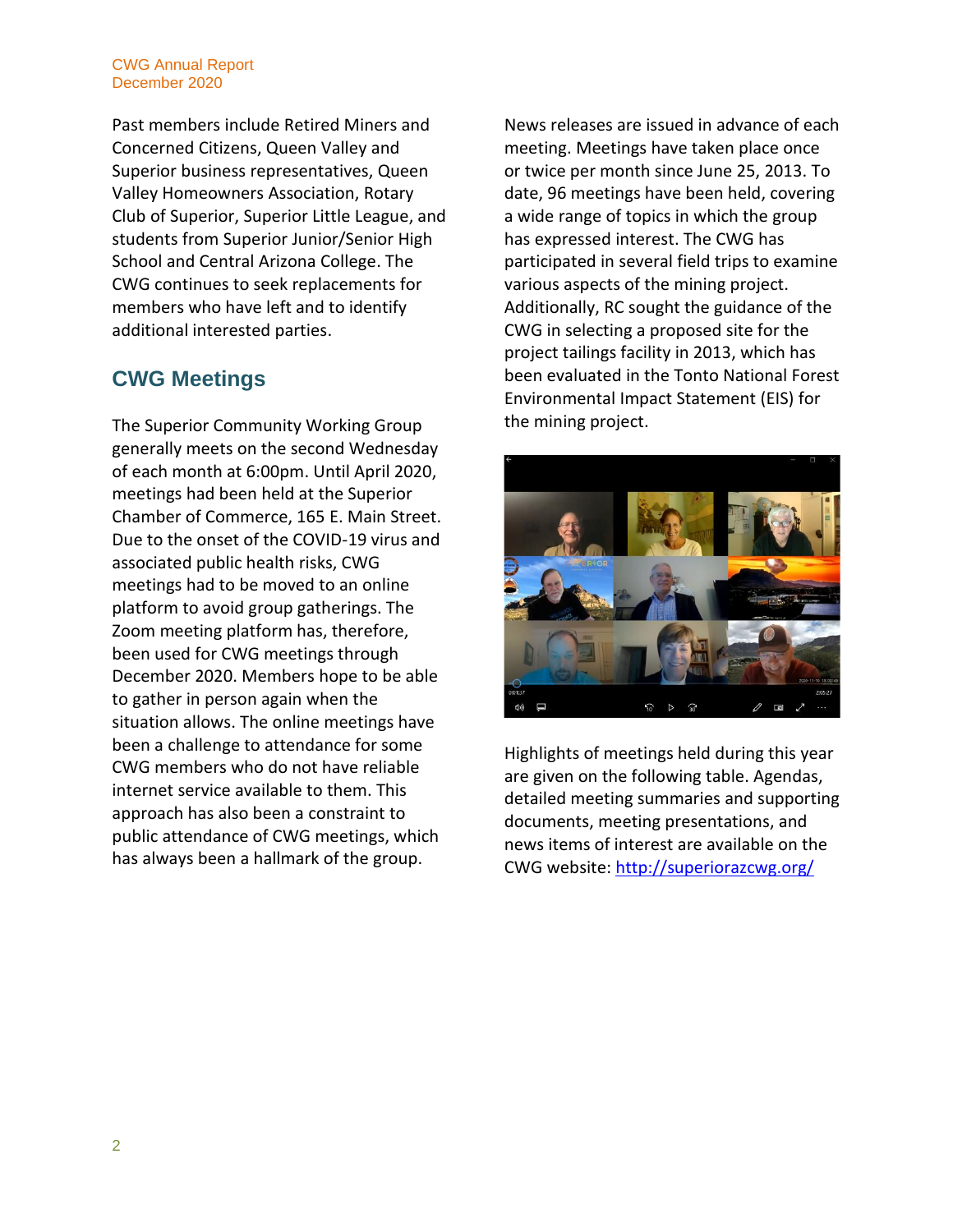#### **Meeting Topics July 2019 to December 2020**

| <b>Date</b>   | <b>Main Topic Discussed</b>                     | <b>Guest Speaker</b>       |
|---------------|-------------------------------------------------|----------------------------|
|               |                                                 |                            |
| July 10, 2019 | <b>Resolution Copper Project Water Use</b>      | Greg Ghidotti, Resolution  |
|               |                                                 | Copper Company (RC)        |
| August 14     | Mineral Exploration Update Around Superior      | Mike McCarrel & Dave       |
|               |                                                 | Maher, Bronco Creek        |
|               |                                                 | Exploration                |
| September 11  | Resolution Copper Mining Water and              | Greg Ghidotti, RC &        |
|               | Environmental Mitigation Planning &             | Allen Hayden, Natural      |
|               | Commitments                                     | <b>Channel Design</b>      |
| October 9     | Overview of Draft Environmental Impact          | Mary Rasmussen & Chris     |
|               | Statement for Resolution Copper Project and     | Garrett, Tonto National    |
|               | Land Exchange (DEIS)                            | Forest                     |
| October 14    | Finalize CWG Comments on Resolution             | <b>CWG Members</b>         |
|               | <b>Copper Project DEIS</b>                      |                            |
| December 11   | Internal Discussion - Plans for 2020            | <b>CWG Members</b>         |
| January 22,   | Mining Law of 1872                              | Roger Ferland, Esq.        |
| 2020          |                                                 |                            |
| March 11      | Changes to Federal Clean Water Act,             | Justin Bern, AZ Department |
|               | <b>Consequences for Arizona</b>                 | of Environmental Quality   |
| April 8       | Resolution Copper Update on COVID-19            | Hesston Klenk, RC          |
|               | Response & Protocols                            |                            |
| May 13        | Dark Skies & Water Resources Studies            | Vicky Peacey, RC           |
|               | Updates                                         |                            |
| June 10       | Update on Recreation User Group (RUG)           | <b>RUG Members</b>         |
|               | Multi-use Trail Plan                            |                            |
| July 8        | Updated Socioeconomic Analysis for EIS &        | Danny Court, LED Pollack & |
|               | Economic Development Studies for Superior       | Trevor Barger, Arizona     |
|               |                                                 | <b>Strategies</b>          |
| August 12     | Filter Plant Location & MAARCO Railroad         | Vicky Peacey, RC           |
| September 9   | #9 Shaft Development & Geologic                 | Greg Field, RC             |
|               | <b>Characterization Program</b>                 |                            |
| October 14    | West Plant Remediation Program Completion       | Darla Gage, RC             |
| November 10   | <b>Community &amp; Environmental Mitigation</b> | <b>CWG Members</b>         |
|               | Discussion                                      |                            |
|               |                                                 |                            |
| December 9    | <b>Summary of Resolution Copper Company</b>     | Hesston Klenk, RC          |
|               | <b>Mitigation Commitments to Date</b>           | &                          |
|               |                                                 | <b>CWG Members</b>         |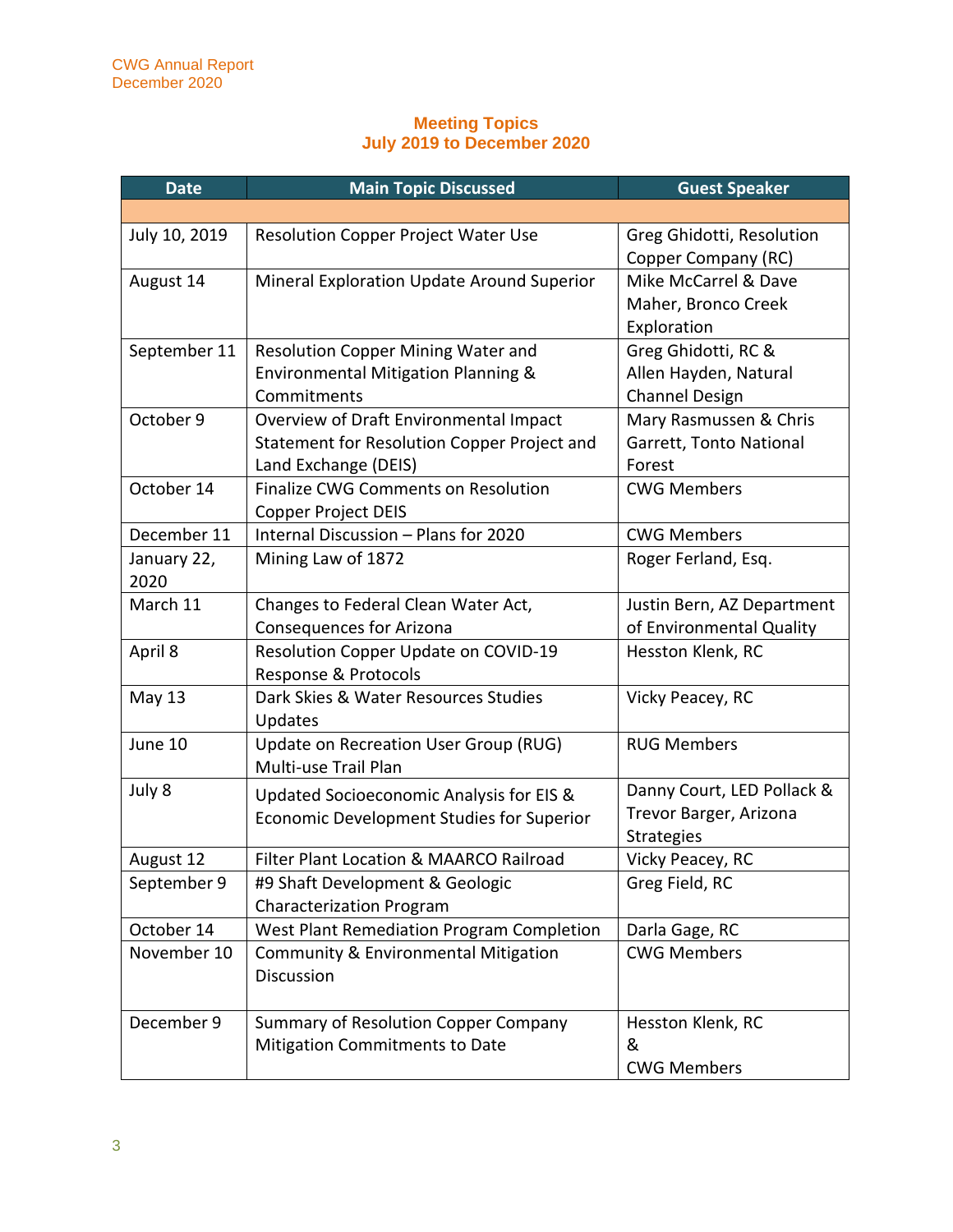#### CWG Annual Report December 2020

## **Subcommittees**

The CWG currently maintains two issuespecific subcommittees dealing with topics of particular interest to the larger group.

#### **Recreation User Group**

The Recreation User Group (RUG) has grown to include about 30 members who represent a broad range of regional recreation user groups. Members include both CWG and other stakeholder representatives. The RUG was assembled at the request of the Tonto National Forest and Resolution Copper Company to coordinate several separate recreational plans of various organizations. Their original mission, starting in September 2015, was to collaboratively develop multi-user trail system plan to submit to the Forest Service for environmental review and approval.

The RUG plan was completed with agreement from all member organizations. A significant addition developed during 2019-2020 is a concept plan for a new campground at the Castleberry site near Boyce Thompson Arboretum. It was decided that the RUG plan should be submitted to the Tonto National Forest as proposed partial mitigation for recreation impacts caused by the mining project  $-$  in particular, the loss of trails and campground at Oak Flat. This approach allowed the plan to be included in the overall analysis conducted for the Resolution Copper Project Environmental Impact Statement (EIS). A final approved configuration of the RUG plan is expected to be included as part of the Record of Decision for the project.

In nine meetings held during this period, the RUG expanded its focus to include many smaller recreation enhancement projects like signage for existing trails, additional right-of-way for trail connections, and informing the broader public about the proposed plan and how it integrates into other recreation and economic development initiatives of the Superior area. Future activities will center on funding and implementation of the trail network and campground. The group receives technical support from Mary Morissette of RC, the consultants WestLand Resources, and the Globe District of Tonto National Forest.

#### **Community Monitoring Group**



The Community Monitoring Group was established to provide independent, community-based environmental monitoring of the mining project. With support from their consultant, Matrix New World, this group takes and analyzes 'baseline' water quality samples from three wells to compare against future mine discharges and possible contaminants. Their activities mirror the testing required of RC but well samples are tested and analyzed independently of the company. Six quarterly samplings were performed this period. The group hopes to expand its activities to the Skunk Camp tailings site.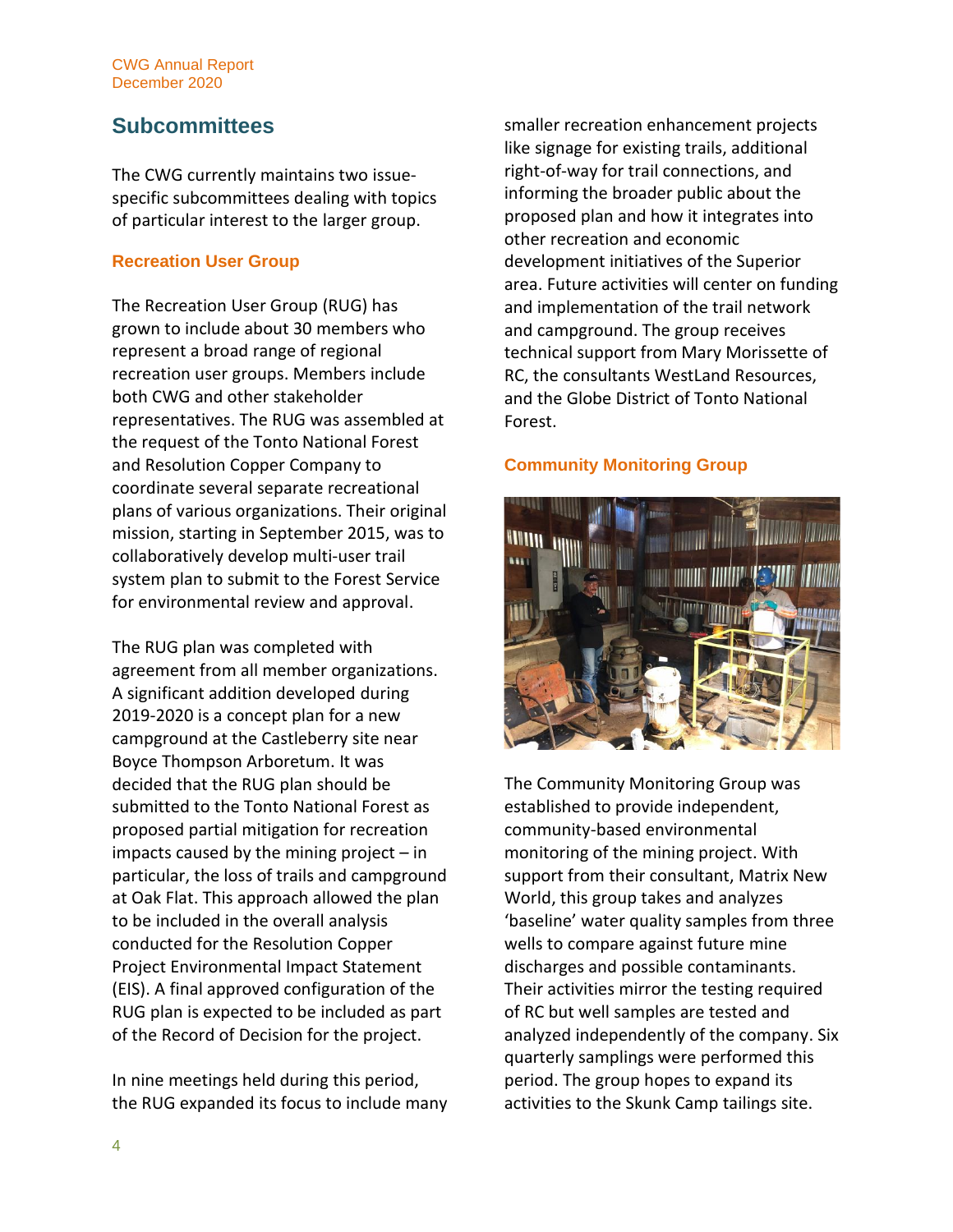## **CWG Highlights**

Much of the CWG's work during this period revolved around the process and content of the EIS for the Resolution Copper Project and Land Exchange. Their interests lay in reviewing the tailings site and other alternatives developed for analysis in the Draft EIS, understanding the projected impacts of the project on water and natural resources and community social and economic concerns, and learning about mitigation programs to be required and offered by RC to address these impacts.

To this end, the CWG collaboratively developed comments on many aspects of the Draft EIS and formally submitted them to the Forest Service. Several meetings during this period have been devoted to discussions about how the Forest Service and RC are addressing these concerns.

Activities and accomplishments of the CWG in the past 18 months include the following:

- Held 17 informational meetings about aspects of the Resolution Copper Project, related issues, and implications for the Copper Corridor region.
- Through collaboration with RC, defined and gained commitment on many important socioeconomic and environmental mitigations.
- Directly participated in the Resolution Copper Project EIS through development and submission of formal comments on the Draft EIS. This gives the CWG 'standing' to comment on the Final EIS when it is released.
- Continued to enhance its community outreach strategy to broaden awareness of CWG work and meetings. A planned

informational booth at the Apache Leap Mining Festival in March 2020 had to be cancelled because of the COVID virus.

- For the fourth year, sent representatives to speak at a U.S. Forest Service International Land Managers Seminar in October 2019.
- Reviewed and endorsed the multi-use trail plan and campground proposal developed by the RUG.
- Conducted six quarterly water quality sampling and testing protocols through the Community Monitoring Group and extended the contract with their consultant.

## **Future Planning**

The CWG continues to seek new and replacement members. They have directed the facilitator to work with groups, including those listed below, to obtain representation.

#### **Possible Additional Community Working Group Members**

Dripping Springs community Pinal County Red Bears Superior Little League Other youth organizations High school & college students Arizona Water Company Faith-based communities Knights of Columbus Copper Corridor Economic Dev't. Coalition Arizona Wildlife Federation

Some of the topics for future CWG meetings that have been requested by the group include those shown on the following table.